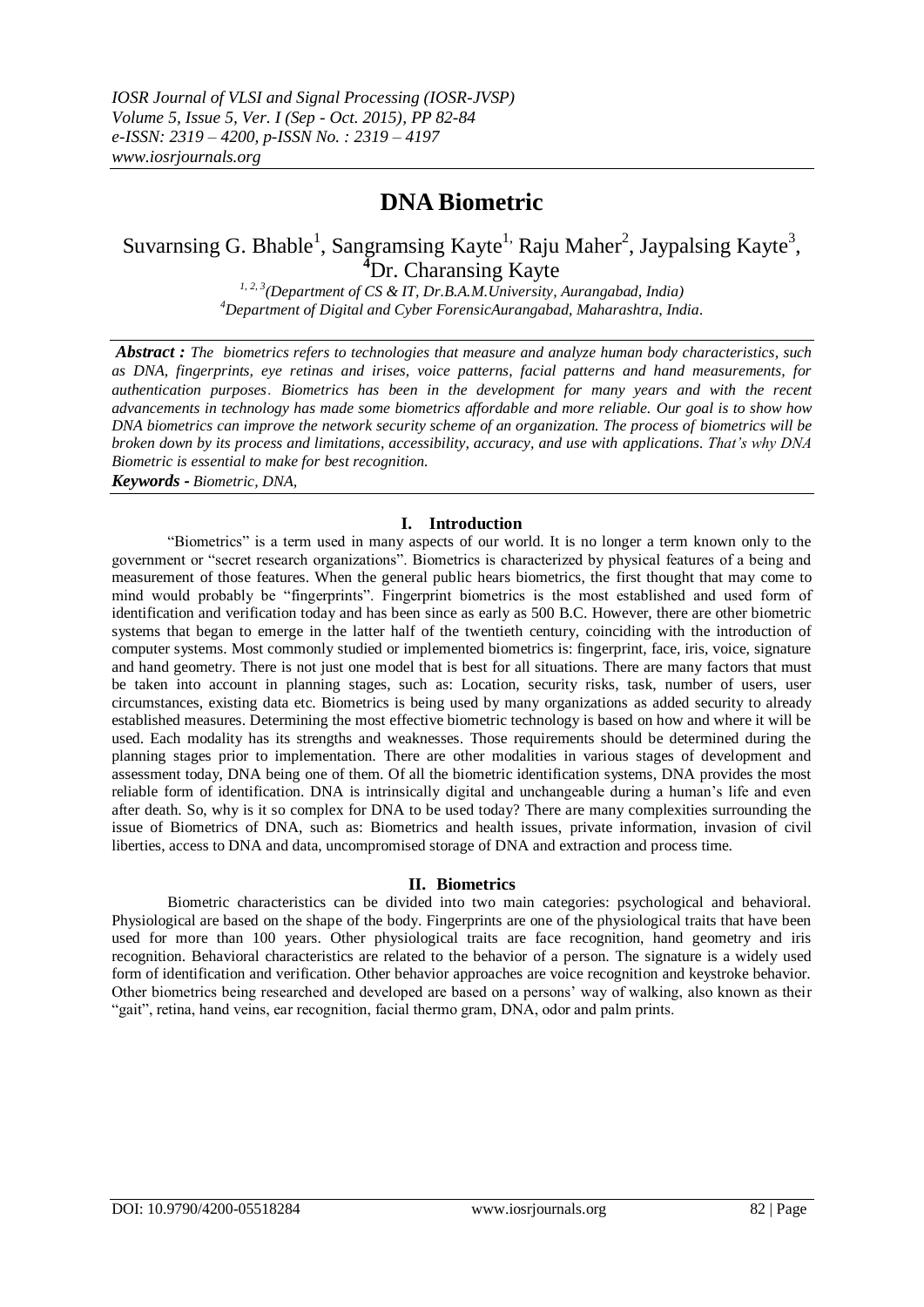

"**Fig.1** Biometrics Classification"

## **III. Biometric Comparison**

Human characteristics are easier understood using the following parameters;

- a. Uniqueness How well the biometric separates individually from another.
- b. Performance How well a biometric resists aging
- c. Collectability Ease of acquisition for measurement.<br>d. Performance Accuracy, speed, and robustness of tea
- Performance Accuracy, speed, and robustness of technology used.
- e. Acceptability Degree of approval of a technology.
- f. Circumvention Ease of use of a substitute.

A biometric system can perform two functions: verification and identification. Verification of an individual uses a direct sample and compares that sample to a pre-stored template. Identification is done by comparing the direct sample to the pre-stored template and finding the best batch. The DNA row on the above table illustrates a high ranking in the categories which are vital to certainly identifying an individual with minimal false acceptance rate (FAR). The columns with the low ranking, with exception to the collectivity column, are in direct correlation with current legal issues pertaining to security of person information, secure storage, accessibility and invasion of privacy. These issues will be covered in further detail in the DNA Social Concerns section of this report.

# **IV. DNA Is Biometrics**

First of all, DNA differs from standard biometrics in several ways:

- a. DNA matching does not employ templates or feature extraction, but rather represents the comparison of actual samples
- b. DNA requires a tangible physical sample as opposed to an impression, image, or recording.
- c. DNA matching is not done in real-time, and currently not all stages of comparison are automated.

Regardless of these basic differences, DNA is a type of biometric inasmuch as it is the use of a physiological characteristic to verify or determine identity. DNA testing is a technology with a high degree of accuracy (as shown in the table on pg 1); however, the possibility of sampling contamination and degradation will pose an impact on the accuracy of the method.

#### **A. Invasion of Civil Liberties**

#### **V. Dna Sociological Concerns**

The use of biometric technology raises concerns for individuals. DNA is a highly informative piece of information that some feel can be used for negative means if given the opportunity. With this in mind, the nature of DNA and its use in the biometric environment can be threatening and an invasion of the fourth amendment of the constitution – Guards against seizure of property specifically in a non-criminal environment.

#### **B. Storage of DNA**

There are two main security problems for the securing of a DNA system (access rights, use of information only for the overriding purpose),and the implementation of security mechanisms in order to ensure for instance a high level of confidentiality and the security of DNA database (access rights, length of information retention). Currently, the National Science and Technology Council (NTSC), Committee on Technology, Committee on Homeland and National Security and Subcommittee on Biometrics are part of the